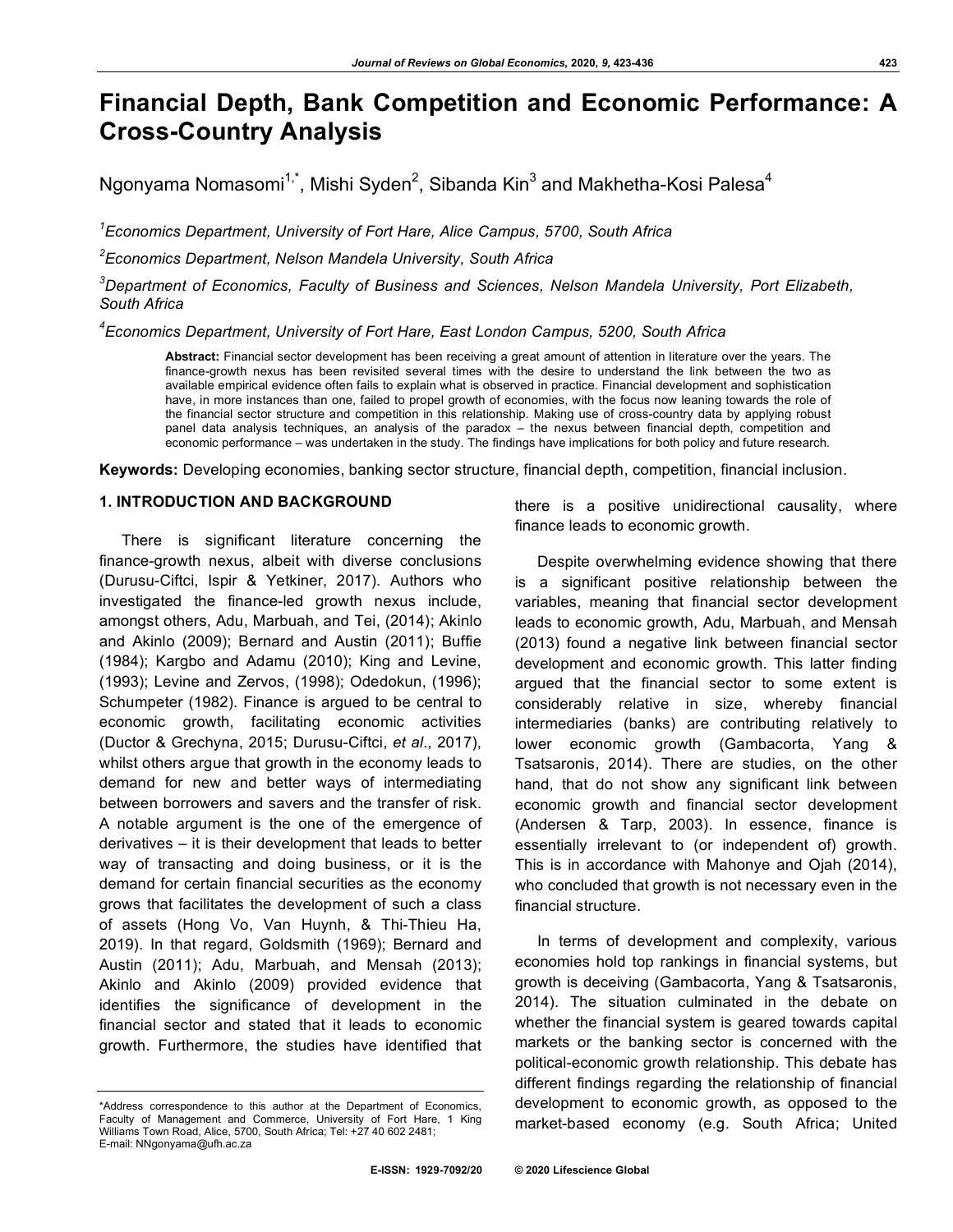States of America). Gorg, Krieger-Boden, Moran, and Seric (2017) echoed that economic development depends mainly on the local financial system.

Three findings arise from literature: the role in economic growth of both financial markets and of financial intermediaries (Boyd, Levine, & Smith, 2001; Levine and Zervos, (1998); the structure of the financial system is not important and matters not; (Levine, 2002); the response to the complexity of the relationship is derived from the fact that the level of economic and financial growth of a nation differs (Demirgüç-Kunt *et al*., 2011). The first hypothesis appears unquestionable and the second conclusion is questioned by the different levels of financial innovations and growth that occur in reality. The financial system needs to balance between banks and markets in a capital budgeting process. Literature says, however, that, at an earlier development phase, countries have a market-based and bank-based financial system providing intermediary services (Demirgüç-Kunt *et al*., 2011; Gamacorta, Yang & Tsatsaronis, 2014).

Based on the third finding, the debate therefore needs to incorporate the features of financial development, such as financial depth and sector competition. In practice, it has been noted that economies with robust financial development have not always enjoyed great and inclusive growth, with South Africa being an example of having a deep financial system and poor economic growth compared to Europe, Canada, and Australia (Gambacorta, *et al*., 2014).

Financial depth is defined as the access, usage and quality or relevance of the financial product and/or service and it is split into two, namely banking system depth and market system depth (Nyantakyi & Sy, 2015). This structuring also reflects two broad categories of financial systems – bank-based versus capital (market)-based. Financial depth, on the other hand, market structure and conduct of entities within the sector need to be considered, as all these determine the extent of the contribution finance can make to the growth of the economy (Claessens & Laeven 2005; Fernández de Guevara & Maudos 2011; Gaffeo & Mazzocchi, 2014; Mitchener & Wheelock, 2013).

On the same note, the degree to which competition amongst financial institutions has played a significant role in determining the rate at which financial sector development influences economic growth is worth investigating. There is scant literature that relates to this relationship and it is further narrowed to the relationship between market-based vs bank-based effect on economic growth. The intensification of competition and financial innovation in markets is reasoned to significantly contribute to the implications of financial sector development on economic growth. Loayza and Ranciere (2004) once noted the establishment of unrestrained and unchecked instruments by banks with the motive of countering competition, causing macro-economic instabilities which in turn may impact growth negatively. However, in most studies, competition amongst banks and other institutions has not been econometrically tested as an interaction variable influencing the finance-growth nexus. Very few studies have combined financial development and competition on the same model measuring how they impact economic growth.

The level of competition amongst firms has been measured by concentration indicators, where higher concentration means low competition (Mirkin, Kuznetsova & Kuznetsov, 2013). The use of concentration indicators as proxies of competition received much criticism as banks continue to be competitive due to easy entry and exit caused by market liberalisation (Beck, 2008; Boone, 2001; Panzar, & Rosse, 1987; Leon, 2014). The criticism gave rise to direct measures of competition from the pricing behaviour and or market power. Such measures include the Panzar-Rosse H-statistic, the Lerner index, and the Boone indicator (Beck, 2008; Boone, 2001; Panzar, & Rosse, 1987; Leon, 2014). This study has taken note of the development in measures of competition to advance literature.

The study sought to explore the relationship between financial depth, competition and economic performance. Incorporating bank competition is crucial and of great significance because most financial crises are linked to financial sector entities trying to outplay others through use of innovative, sophisticated or obscure financial products. Competition amongst banks is also traced to globalisation, that is financial openness of financial institutions and markets which has led to an unhealthy degree of competition in the financial sector.

Investigating this nexus advances literature from the current standing in the following important ways: bringing the three variables together to understand finance-growth relationship; making use of a large data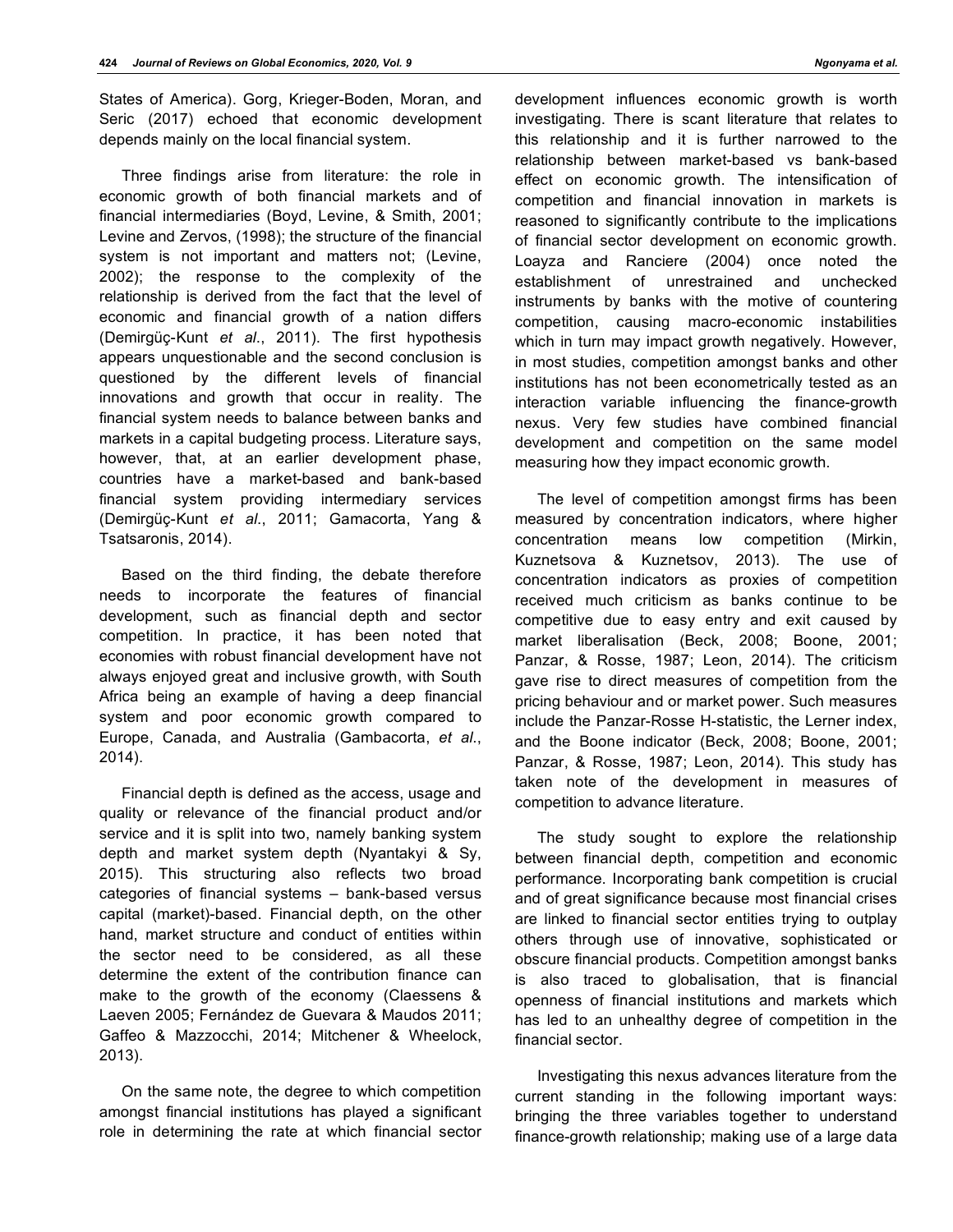set – 64 developing and emerging economies – and avoiding distortion from mixing developed and developing economies; and use of financial development index and dependent variable being either development or growth. Following this introduction and background; section 2 deals with the literature that was reviewed; section 3 presents the methodology followed; section 4 reveals the results and includes a discussion; and finally, section 5 summarises and concludes the study.

#### **2. LITERATURE REVIEW**

The structure and efficiency of a financial system in undertaking the intermediation role, have been debated on their contribution towards stimulating economic growth. As such, any modern economy that wants to function properly needs the financial systems as its cornerstone (Adesina, 2013). A financial system can be either dominated by the banking sector or by the financial markets. The domination of either the financial markets or banking system creates a difference in roles of financial markets in different countries. Therefore, classifications of countries based on financial sectors can either be a bank-based system when banks dominate or a market-based system when financial markets dominate in the financial system. This classification is not a clear dissection as some countries can have a domination of both systems or the existence of one does not imply non-existence of the other (Mathenge & Nikolaidou, 2018). The roles of the two financial systems differ with the economy that is dominated by banks (bank based) offering risk transformation through intertemporal risk sharing, with the financial markets sector dominated economy offering cross-sectional risk sharing (Boot & Thakor 1997).

Although the development of the financial sector is good for growth, a number of studies (for exampleLevine & Renelt, 1992, 2001, 2005; King & Levine, 1993; Beck, 2008; Demirgüç-Kunt *et al*., 2011; Demetrious & Hussein, 1996) have confirmed that it is imperative to note that different measures have been used and each has its own strengths and weaknesses. Financial development is an unobservable variable and proxies are usually used, with numerous studies that have made use of financial deepening measures such as the ratio of M3/GDP, domestic credit to private sector, private credit as a percentage of gross domestic product (GDP) and market capitalisation as a percentage of GDP. Literature confirms that all these measures lack balance in terms of usage, relevance

and affordability of the financial services and that there is no development if the financial system cannot serve the needs of the intended users. In addition, the use of a single variable proxy of deepening of the financial sector is not sufficient and as such wrong inferences may be drawn. With this backdrop, financial deepening has been suggested to be an all-inclusive measure, with the ability to be dissected even into bank-based measure and market-based measure (Sayah *et al*., 2016). In that regard, financial deepening can be considered more critical for economic growth. This is because financial deepening takes into account the relevance of the product that is being provided by the financial system and as such better access of financial service for all.

Amongst many of the authors that analysed the link between financial sector depth and economic growth, Boamah, Adongo, Essieku and Lewis (2018), Osisanwo (2017), and Bist (2018) found a positive significant relationship between financial deepening and the growth of the economy, whilst using panel data. Contrary to these findings; Naceur, Blotevogel, Fisher and Shi (2017) and Demetriades and Rousseau (2016) established that financial development and financial sector depth do not always lead to growth in the economy. Panizza (2018) reviewed a spectrum of literature on empirical analysis of the finance and growth nexus. In particular, Panizza (2018) focused on literature that noted the marginal contribution of the financial sector depth towards the growth of the economy and identified that the contribution is negative in countries with larger financial sectors, such as South Africa.

The financial system positively influences economic growth, as argued by the researchers above, but it can also be the barrier to growth. Prochniak and Wasiak (2017) postulated that high levels of technological advancements and depth of the financial sector can lead to effective and efficient functioning of the sector; however, these developments can also lead to a risk which emanates from this effective functioning. The level of susceptibility of a financial system to a large scale financial crisis is also exacerbated by financial development. These authors demonstrated that the U (inverted) shaped correlation exists between financial sector development and economic growth and this argument posits that the correlation is not linear.

The researchers identified the importance of the size and development of the financial sector. These authors argued that in economies with a large financial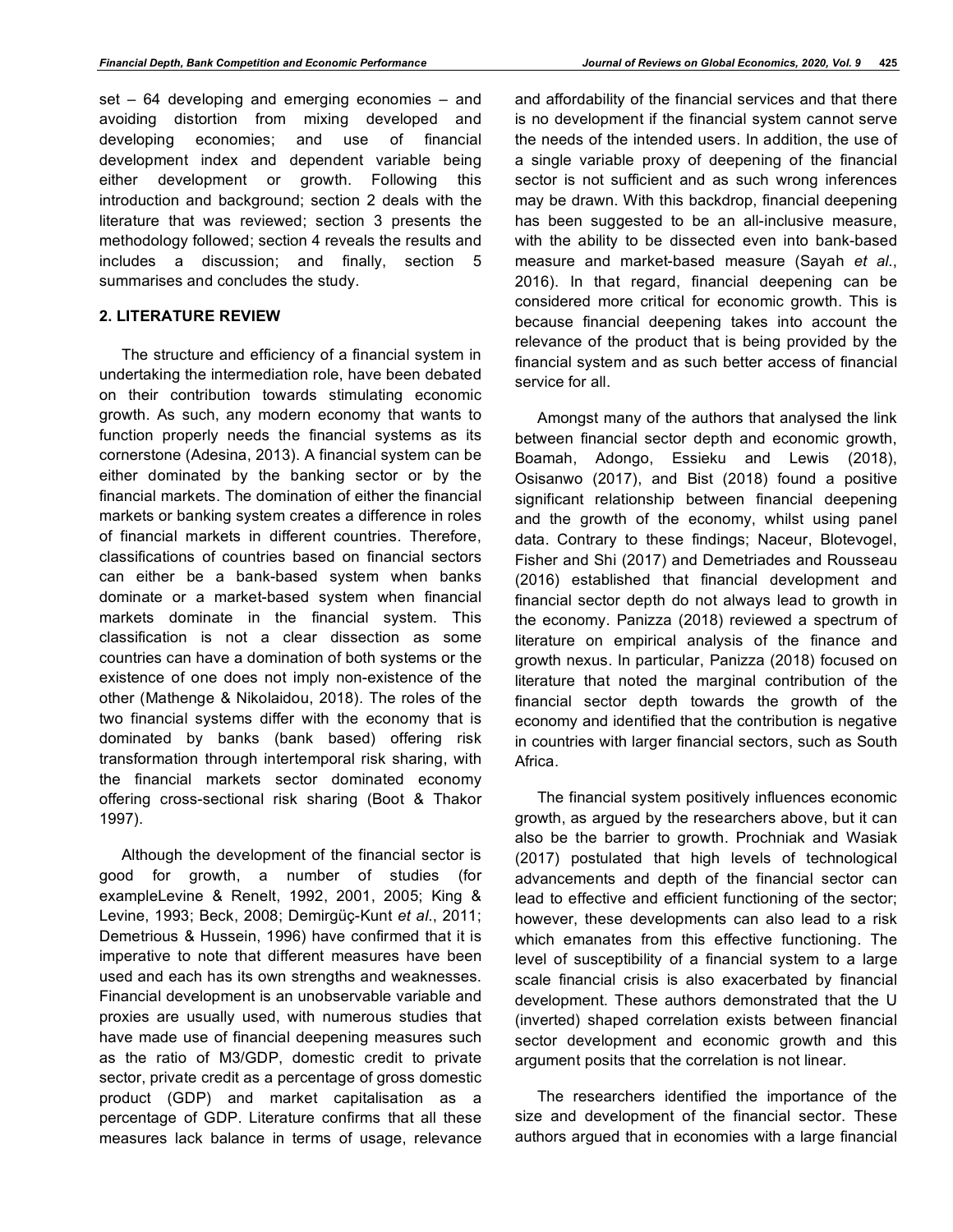sector, there is not a strong link found between financial sector and economic growth. Moreover, the correlation is, to some extent, positive in economies which have a small to medium-sized financial sector. There are two key consequences of far too much global finance; first, it leads to economic booms and busting, which exacerbate countries and decrease actual GDP growth. Second, this trend of excessive finance contributes to the diverting of resources and human capital from manufacturing industries into the financial sectors. Some economists note that very large financial sectors can result in resource misallocation in relation to the size of the financial sector due to lease extraction from other business sectors.

Karimo and Ogbonna (2017) further examined an empirical analysis of the causality between deepening of the financial sector and the growth of the economy in the case of Nigeria, using Toda-Yamamot's Granger causality test as an estimation technique. The study covered the period 1970-2013. The results showed that in Nigeria's case, financial deepening follows supplyside assumptions. This means that economic growth is a product of financial deepening, while economic growth does not lead to financial deepening. The study suggests that policy needs to concentrate on removing barriers to credit growth in the private sector and should restore investor confidence in trading. More so, Osisanwo (2017) did a time series analysis, covering the period 1980-2014, and showed that in Nigeria, with the exception of the private sector credit ratio, all financial development indicators positively impact the growth of Nigeria's economy. These findings show that a combined banking sector and financial markets contribute much to sectorial output growth. Furthermore, the study identified that in the case of Nigeria, large banks need to guarantee credit facilities at a low cost of borrowing to industrial investors in order to enhance economic growth that is derived from financial sector development.

In the same context, Naceu, Blotevogel, Fischer and Shi (2017), using a sample of 145 countries between 1960-2011 for the CCA and MENA region, went beyond financial depth to capture the access of financial services in the process of financial development . Naceu, *et al*. (2017) further looked at other facets of development in their definition of financial sector development such as efficiency of the financial sector in performing its roles (risk and maturity transformation). The study did not only look at efficiency and access, but further broadened its definition of development in the financial sector by determining the susceptibility of the financial system through looking at its stability and openness. However, even in this broad interpretation, the results show that it does not seem to be a panacea for growth of the economy. Another study that deviated from using financial depth as a measure of development in the financial sector is one by Faisal, Türsoy and Berk (2018). In their study in northern Cyprus for the period 1978 to 2015, the authors measured financial sector development using total deposit of the banking sector, when analysing its relationship with the growth of the economy; and they used the autoregressive distributed lag (ARDL) model and combined the cointegration estimation technique to evaluate and validate this relationship. The results showed that these two cointegration methods provides strong evidence that cointegration exists between the development in the financial sector and growth. Faisal, Türsoy and Berk (2018) also further identified that when looking at the coefficients of the ARDL results, depth impacts growth positively – therefore affirming the strength of financial growth.

Bist (2018) used panel data analysis and the grouproot cointegration technique to analyse the relationship between financial sector development and economic growth for the period 1995-2014. The author established that there is a strong cointegration between the variables and also that there is cross-sectional dependency as supported by Pedmi's analysis. The findings of a long-term cointegration relationship between these two variables were coupled with coefficients indicating that economic growth in most countries in the sample of countries was positively affected by development. Similarly, private sector credit flows were found to be very low in this part of the world.

On the other hand, recent literature seems to challenge the general belief of the nexus between finance and growth, and suggests that successive increase in development would lead to the nexus either weakening when it is at best whilst the worst case would be negative at certain levels of development in the financial sector (Fink, Haiss & Mantler, 2005).

Boamah, Adongo, Essieku and Lewis (2018) conducted an analysis of 18 Asian countries for the period 1990 to 2017, using panel data on the nexus between total fixed capital formation, financial depth and economic growth. The results of the analysis by Boamah *et al*. (2018) showed that total fixed capital formation and financial depth significantly impacted on growth. The study stated that a positive significant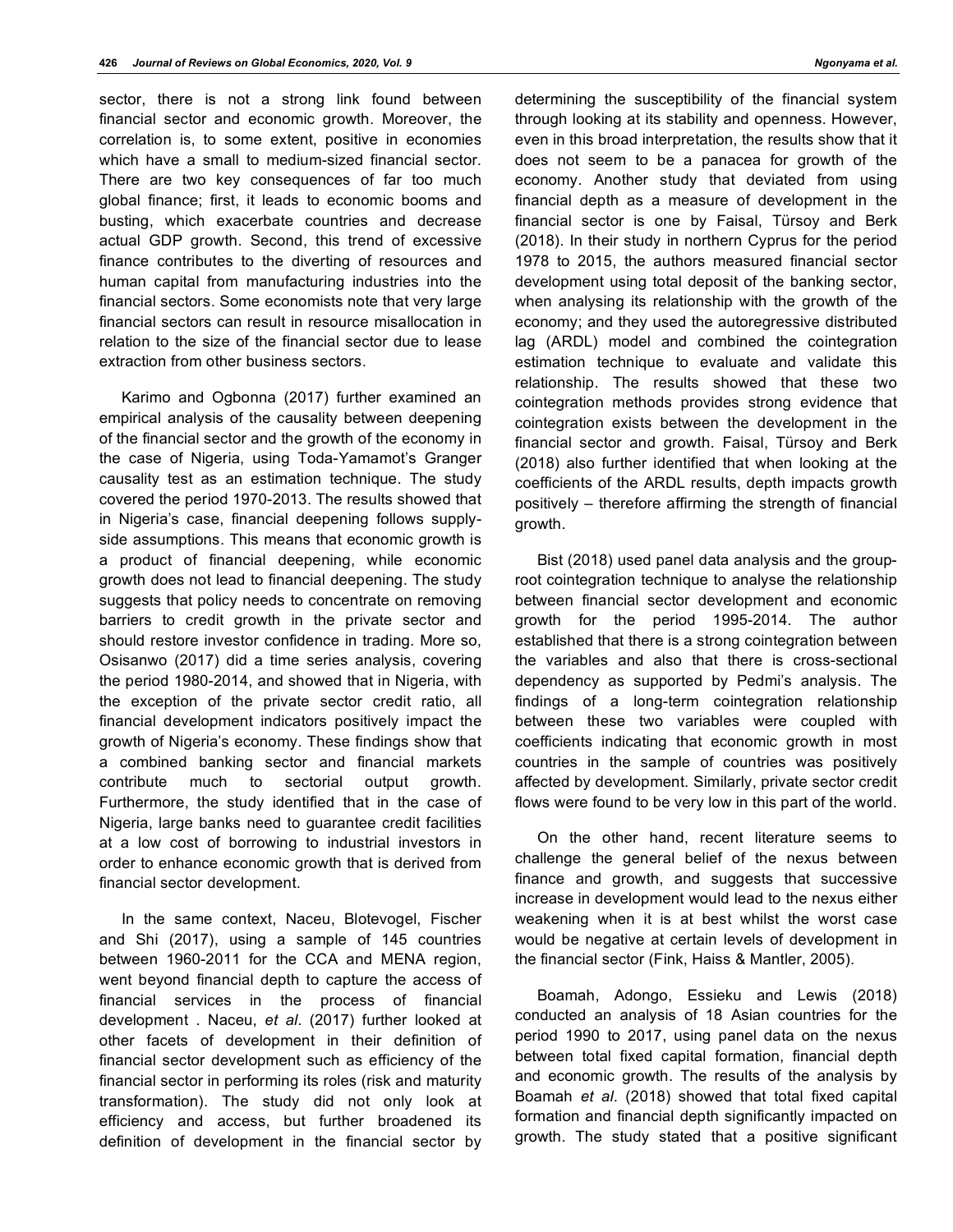impact of these two variables can hinder growth. Similarly, Demetriades and Rousseau (2016) did a panel analysis of 91 countries on the relationship between development of the financial sector and growth and derived that depth of the financial sector has shifted from being a determinant of long-term growth in the economy. Demetriades and Rousseau, (2016) stated that bank regulation and supervision are the main catalysts of the finance-growth nexus. Demetriades and Rousseau (2016) also argued that the finance-growth nexus is a holistic analysis that does not only focus on the comparison of which system is better, but looks at the integration of the financial system and the structure of the economy.

Given that most of the literature suggests that financial deepening promotes growth, the authors of this paper were therefore interested in assessing the effects of bank competition on economic development. They wanted to find out whether countries with welldeveloped financial systems grow faster with more competition in their banking sector. Theory suggests that with more competition, financial systems provide a wide-range of better quality financial services at fair pricing which thus improves economic growth (Claessen & Laeven, 2005). However, in most economies the structure of the financial sector tends to be highly concentrated, and in some cases more concentration means lower competition. Therefore, the financial deepening-growth nexus can be hampered by the nature of competition within the financial sector.

Financial sector rivalry matters for a number of reasons, among others, fair pricing, efficiency, innovation, economic growth and financial inclusion (Bikker & Haff, 2002; Claessen & Lauven, 2005; Ngonyama & Simatele, 2017). On the other hand, competition is a double edged sword as too much competition can be detrimental to financial stability (Mishi, & Khumalo, 2019). As such, it is argued that the global financial crisis aroused the interest of policy makers and academics in understanding the importance of bank competitions and the role of government in competition policies. It is therefore the belief of many that the intensification of competition and financial innovation in markets contributed to the financial turmoil. The banking sector is very delicate as it is susceptible to bank runs (Mirkin, Kuznetsova & Kuznetsov, 2013). In measuring competition, authorities of most economies have resorted to the use of concentration indicators, where higher concentration means low competition. However, it is imperative to understand that measures of concentration are

generally not good predictors of competition. There are various factors to be taken into account, which when considered more often, the use of concentration indicators as proxy for competition is refuted. A good example would be the consideration for entry and exit restrictions – most economies' banking sectors are liberalised by reforms, making entry and exit very easy. In that regard, banks are pressured to behave competitively in such reformed economies despite the levels of concentration, as there is an impending threat of entry for new players or exit of underperforming ones.

The direct measures of competition from the pricing behaviour and or market power have been suggested and are becoming very popular across literature. Examples of such measures include the "Panzar-Rosse H-statistic, the Lerner index, and the Boone indicator" (Beck, 2008; Boone, 2001; Panzar, & Rosse, 1987; Leon, 2014 p.7). The newly added Boone metric, on the other hand, tests the effect of productivity on performance as regards to profit. Through calculation, it is the elasticity of profit to marginal costs, with elasticity measured as the log of a profit measure (for example, return on assets) regressed against a marginal cost log measure (Boone, 2001). From the indicator's point of view, and through its conceptualisation, higher profits are realised by the banks performing most.

#### **2.1. Conceptualising Financial Deepening**

Literature has provided mainly four indicators for financial deepening in the financial institutions as a percentage of GDP. These are "private sector credit, pension fund assets, mutual fund assets, and premiumlife and non-life insurance premiums" (Martynova, 2015:13). On the other hand, a number of indicators are measures for financial deepening in financial markets. The metrics include the stock traded to GDP (market liquidity), stock market capitalisation to GDP etc. In addition, the other metrics are (as a percentage of GDP): international debt securities of government, total non-financial corporate debt securities, and total financial corporate debt securities (Nyantakyi & Sy, 2015).

Several indicators, including domestic credit as percentage of GDP to the private sector, are employed for measurement of financial growth. This indicator is the most popular in the literature and covers claims of the private sector by receiving deposits in relation to economic activity from financial institutions. The measure thus describes the role played by financial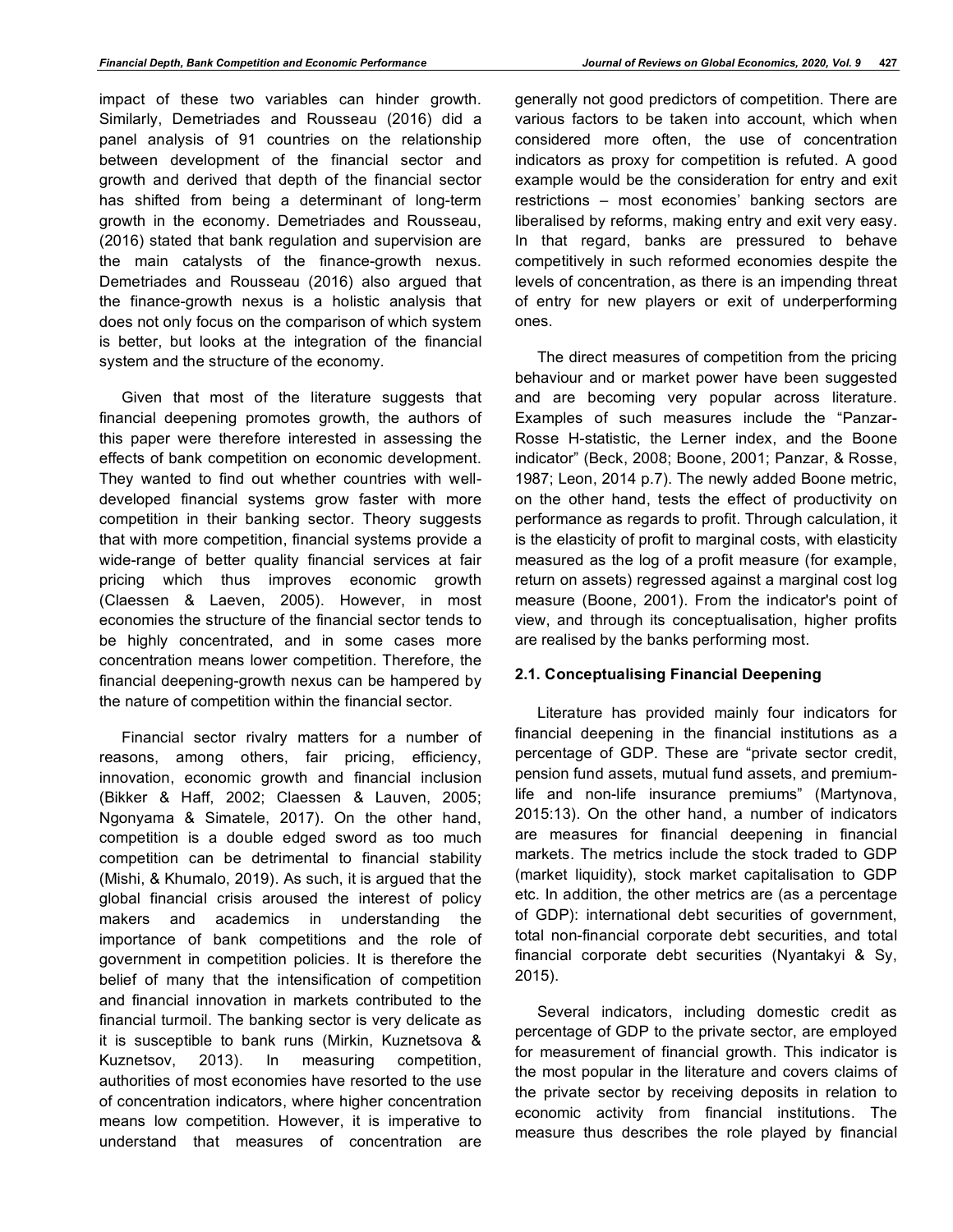**Table 1: Financial Deepening Component Indicators**

| "Financial institutions"                            | <b>Financial markets</b>                                          |  |  |
|-----------------------------------------------------|-------------------------------------------------------------------|--|--|
| 1. Private-sector credit (% of GDP)                 | 1. Stock market capitalisation to GDP                             |  |  |
| 2. Pension fund assets (% of GDP)                   | 2. Stocks traded to GDP                                           |  |  |
| 3. Mutual fund assets (% of GDP)                    | 3. International debt securities government (% of GDP)            |  |  |
| 4. Insurance premiums, life and non-life (% of GDP) | 4. Total debt securities of nonfinancial corporations (% of GDP)" |  |  |

Source: Authors computation based on literature (Nyantakyi & Sy, 2015; King & Levine, 1993).

intermediaries in channelling private sector investors' savings. Higher value, more depth, implies the provision of financial services enhancing productivity, and is good for the economy (King & Levine, 1993).

Table **1** above summarises the financial deepening component indicators.

The most popular indicator, according to the literature, is private sector claims in respect of economic activity by receiving deposits from financial institutions. The measure shows the role of financial intermediaries in the channelling of private sector investment savings. Higher value and more depth mean that financial services are productive and economically beneficial (King & Levine, 1993). The principal component analysis (PCA) was used to compute a composite indicator and this approach is explained below.

#### **2.2. Principal Component Analysis Application**

Principal component analysis (PCA) is a mathematical and statistical transformation method to turn an observation set of possibly associated variables into linearly unrelated values known as principal components by using an orthogonal transformation (Lenka, 2015). The principal components should be less than or equal to one, according to the statistical procedure. There are fewer or similar numbers of major components than the initial element. When the dataset is commonly distributed, the principal components are considered to be distinct. This study built a financial deepening index to follow up the evolution of the financial sector as a whole because there is no single aggregate index. The study used the principal method of combining the eight selected financial deepening measures with one index. The jth factor Fj factor can be expressed as: According to this procedure:

 $Fj = W_{i1}X_1 + W_{i2}X_2 + W_{i3}X_3 + \cdots + W_{ip}X_p$ 

Where:  $Fi =$  estimate of jth factor  $Wj =$  weight on factor score coefficient  $P =$  number of variables

In this study, financial deepening indices were constructed using PCA, namely:

- Financial institutions deepening (factor extracted)
- Stock markets deepening (factor extracted)
- Overall financial system deepening (hybrid factor extracted, combing the above two).

#### **3. METHODOLOGY AND EMPIRICAL RESULTS**

#### **3.1. Data Sources and Frequency**

The study employed yearly panel data for the period 1999-2014 for 64 developing countries with an unbalanced panel. The data was obtained from World Bank's Global Financial Development Database. The data was pooled into a panel data set and estimated by means of panel data regression analysis. The panel data estimation system allows control of unobserved and omitted variables. More so, the estimation technique controls for heterogeneity bias within the regression model as well as within the selected individual sectors.

The study model was based on Gambacorta, Yang and Tsatsaronis (2014). The modified form i set as follows:

$$
ED_{it} = \alpha + \beta_1 C_{it} + \beta_2 DT_{it} + \beta_3 Z_{it} + \varepsilon_{it}
$$
\n(1)

Where:

ED = Economic growth and GDP per capita

- C = Vector of competition measures (concentration measures; boon indicator; Lerner index)
- DT = Vector of financial depth measures (banking sector depth; capital market depth; overall financial system depth (used interchangeably with the first two separate indicators).
- Z = Vector of control variables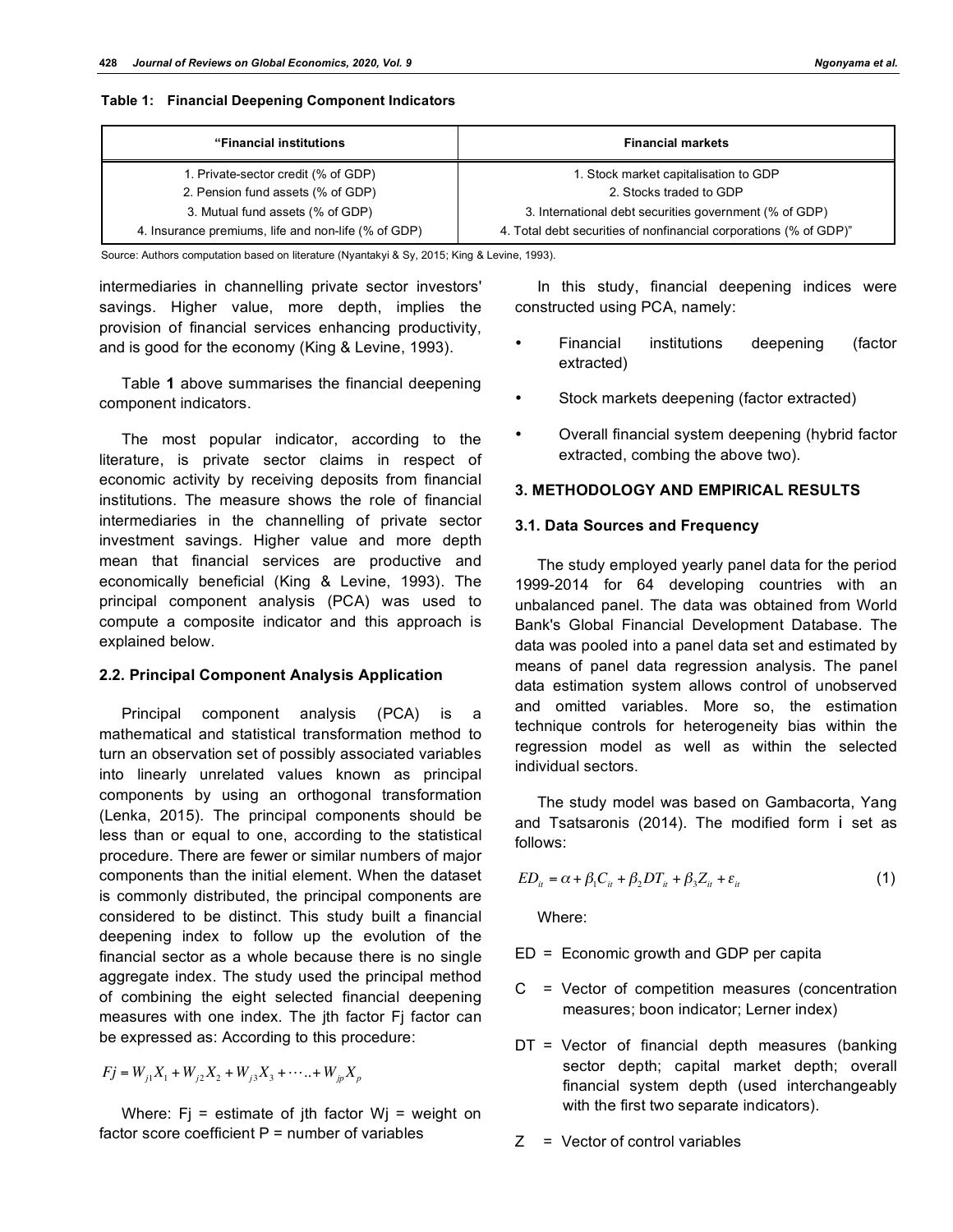#### *3.1.1. Definition of Variables*

As indicated in the foregoing sections, the variables to explain financial depth, competition and economic performance are properly defined here for clarity and description of empirical usage to determine suitability.

#### 3.1.1.1. Economic Growth and GDP Per Capita

In the work of Birdsall and Hamoudi, (2002), and Sarkar, (2006), the World Bank defined economic growth as an increase in a intertemporal capacity of a country to achieve productivity and it is usually measured by the GDP. However, due to variability of exchange rate and population across countries being reviewed in this study, a population adjusted GDP presented in USD, that is GDP per capita, was used to account for the disparities in these indices.

#### 3.1.1.2. Financial Depth Measures

Financial depth, according to the World Bank, is referred to as the volume of a country's financial apparatus, like the banks and non-bank financial institutions and its financial markets, taken in comparison with an index of economic output (World Bank, 2012). Private credit percentage of GDP has particularly gained popularity in much empirical literature as a proxy for financial depth. Other popular measures of financial depth are stock market capitalisation to GDP and private debt securities to GDP (World Bank, 2016). A combination of both captures the total sum of the depth of financial structures or system of a country, hence the adoption as proxy for financial depth in the countries within the panel (World Bank, 2016)

# 3.1.1.3. Financial Competition Measures

Financial competition is described as the interplay of transactional activities ethically aimed at outscoring or outperforming competitors for the share of the market within the financial system (Coccorese, 2017; Gaffeo & Mazzocchi, 2014; Ngonyama & Simatele, 2017). According to Ngonyama and Simatele (2017), there are two broad measures of capturing competition, namely the Traditional Measures and the New Empirical Industrial Organization (NEIO). While the Traditional Measures capture competition from indirect proxies, indicators such as the bank assets of the three largest banks (bank concentration) and Herfindahl-Hirschman index, are often used, among others. This study adopted the traditional approach creating a vector of competition measures to be bank asset concentration and bank concentration. To capture market power we employ two measures, namely Boone indicator and Lerner index. A vector of the control variables captured with measures such as inflation (macroeconomic uncertainty), remittance flows (proxy for brain drain), ATMs proxy for financial inclusion as well as bank-specific factors such as banks' return on assets (ROA), banks' return on equity (ROE) to address disparity as may be observable across the cross sections in the panel.

# **4. ESTIMATION PROCEDURES AND RESULTS**

This part of the paper provides an overall framework for the study with the main focus directed towards the panel estimation techniques employed which include fixed effects (FE) and pooled ordinary least squares (POLS) (Baltagi, 2005) as well as several diagnostic checks. Each country is assumed to have individual characteristics that can affect the predictor variables and to have a unique and uncorrelated error term and constant compared to the other countries (Brooks, 2014). A fixed-effect model was chosen accordingly. The Hausman's test hypothesis of random adequately modelling the individual effects was resoundingly rejected.

The Hausman test was done to make sure that a random and fixed model was best assumed, since the model of fixed effects also clearly estimates whether the data production process has a fixed effect or random effect, with random effects being more efficient. The random effects model provides accurate estimates only if the method of generating data is random (i.e., all the calculated properties for a specific cross-section are time-different). The findings of the study are presented in Table **2** and Table **3** below. The first two columns present results of overall financial system deepening, while the last two take into account financial institutions' deepening separately from stock market deepening.

Table **2** (below) and Table **3** (below) show a positive and significant impact on economic growth and per capita GDP, including financial integration, bank concentration, inflation, and the financial system depth. ROE of banks only has a positive effect on GDP. The results also show that GDP movements are only positively linked to changes in GDP in central bank assets. Although the competition from the Learner index in banks has a significant and positive impact on GDP per capita, the effect on economic growth is not the same as the impact on economic growth of both competitive behaviours (the Learner index and the Boone indicator).

The positive relationship between economic growth and financial depth and GDP per capita is consistent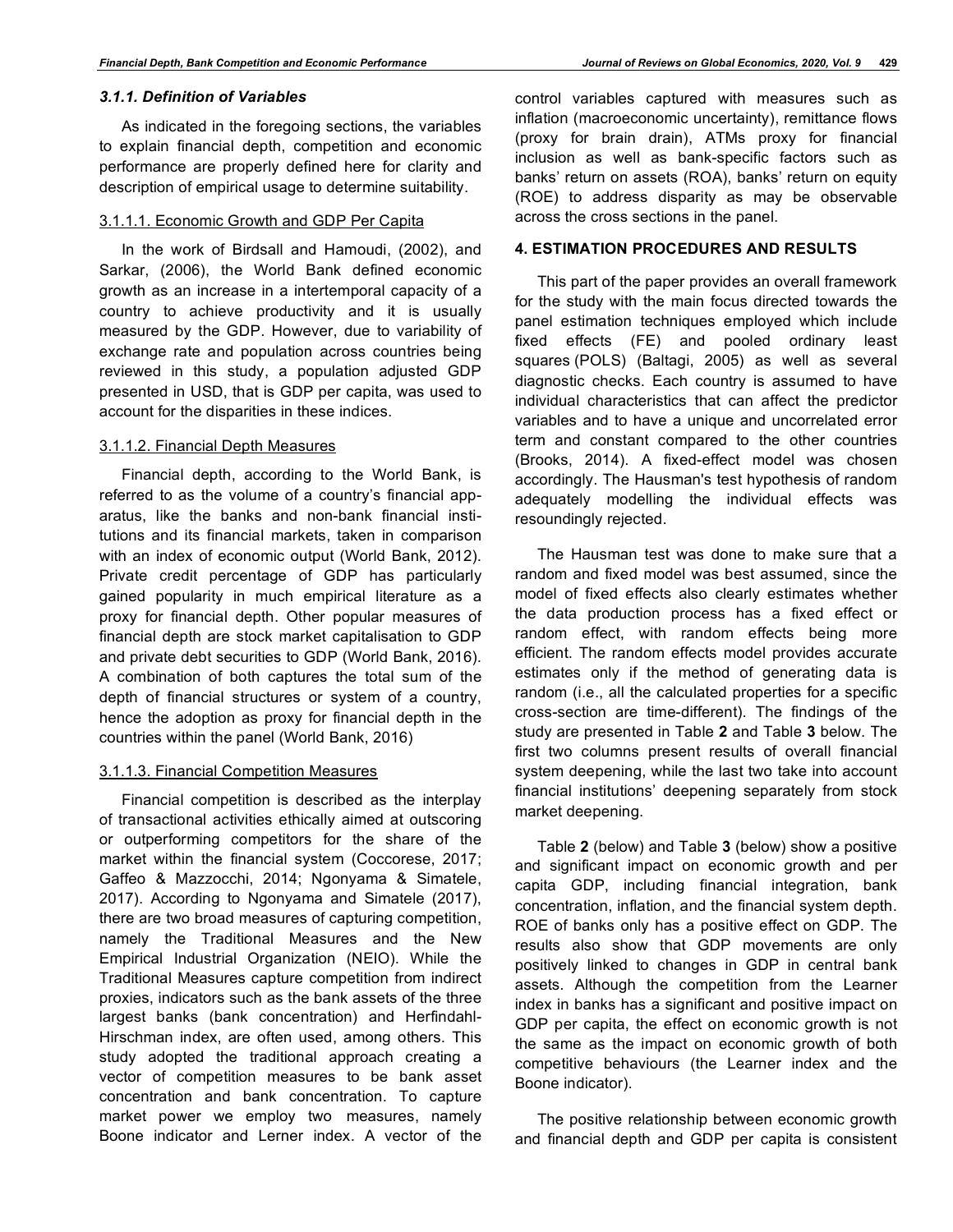#### **Table 2: Effect of Financial Deepening and Competition on Economic Growth**

| <b>VARIABLES</b>                                       | (1)          | (2)          | (3)          | (4)          | Conclusion               |  |
|--------------------------------------------------------|--------------|--------------|--------------|--------------|--------------------------|--|
|                                                        | OLS_sy       | FE_sy        | FE_F_M       | OLS_F_M      |                          |  |
| Financial institutions' depth                          |              |              | $0.0550**$   | $-0.00105$   | $\ddot{}$                |  |
|                                                        |              |              | (0.0249)     | (0.0306)     |                          |  |
|                                                        |              |              | $0.0653***$  | $0.422***$   | $\ddot{}$                |  |
| Stock market depth                                     |              |              | (0.0125)     | (0.0222)     |                          |  |
|                                                        | $-0.0978***$ | $-0.00570*$  | $-0.00599*$  | $-0.0496***$ | $\overline{\phantom{a}}$ |  |
| <b>Bank asset concentration</b>                        | (0.0111)     | (0.00330)    | (0.00323)    | (0.00884)    |                          |  |
| <b>Bank concentration</b>                              | 0.0682***    | 0.00295      | 0.00299      | $0.0209**$   | $\ddot{}$                |  |
|                                                        | (0.0102)     | (0.00276)    | (0.00270)    | (0.00816)    |                          |  |
| <b>Financial inclusion (ATMs per</b><br>100000 adults) | 0.00847***   | $0.00432***$ | $0.00431***$ | 0.00688***   | $\ddot{}$                |  |
|                                                        | (0.00158)    | (0.000891)   | (0.000862)   | (0.00120)    |                          |  |
| Bank regulatory capital to                             | $-0.0523***$ | $-0.0133***$ | $-0.0118***$ | $-0.0131$    |                          |  |
| risk                                                   | (0.0164)     | (0.00366)    | (0.00359)    | (0.0126)     |                          |  |
| Banks' ROA                                             | $-0.215**$   | 0.0228       | 0.0179       | $-0.158**$   |                          |  |
|                                                        | (0.0894)     | (0.0173)     | (0.0169)     | (0.0679)     |                          |  |
| Banks' ROE                                             | $0.0220***$  | $-0.000488$  | $-0.000282$  | $0.0113**$   | $\ddot{}$                |  |
|                                                        | (0.00709)    | (0.00119)    | (0.00116)    | (0.00541)    |                          |  |
| <b>Bank z-score</b>                                    | $-0.0110*$   | $-0.00181$   | $-0.000846$  | $-0.0148***$ | $\overline{\phantom{a}}$ |  |
|                                                        | (0.00632)    | (0.00344)    | (0.00334)    | (0.00480)    |                          |  |
| <b>Central bank assets to GDP</b>                      | $0.0137*$    | $-0.00221$   | $-0.00212$   | $0.0162***$  | $\ddot{}$                |  |
|                                                        | (0.00808)    | (0.00300)    | (0.00292)    | (0.00611)    |                          |  |
| <b>Boone indicator</b>                                 | $1.139***$   | $-0.0868$    | $-0.0123$    | $0.751**$    | $\ddot{}$                |  |
|                                                        | (0.397)      | (0.132)      | (0.130)      | (0.301)      |                          |  |
| <b>Inflation</b>                                       | $0.0169***$  | $0.0139***$  | $0.0151***$  | $0.0244***$  | $\ddot{}$                |  |
|                                                        | (0.00380)    | (0.000740)   | (0.000777)   | (0.00291)    |                          |  |
| Lerner index                                           | 0.421        | $0.479***$   | $0.452***$   | $-0.930***$  | ?                        |  |
|                                                        | (0.395)      | (0.114)      | (0.111)      | (0.308)      |                          |  |
| <b>Remittance flows (brain</b>                         | $-0.210***$  | $-0.0970***$ | $-0.0952***$ | $-0.170***$  |                          |  |
| drain)                                                 | (0.0356)     | (0.0230)     | (0.0223)     | (0.0272)     |                          |  |
| Overall financial system                               | $0.270***$   | $0.0949***$  |              |              | $\ddot{}$                |  |
| depth                                                  | (0.0386)     | (0.0238)     |              |              |                          |  |
| Constant                                               | 27.87***     | 24.78***     | 24.54***     | 25.59***     |                          |  |
|                                                        | (0.516)      | (0.124)      | (0.131)      | (0.408)      |                          |  |
| <b>Observations</b>                                    | 446          | 446          | 446          | 446          |                          |  |
| R-squared                                              | 0.627        | 0.764        | 0.777        | 0.786        |                          |  |
| Number of country                                      |              | 64           | 64           |              |                          |  |

Standard errors in parentheses. \*\*\* p<0.01, \*\* p<0.05, \* p<0.1.

with the study's predicted apriori. Table **3's** empirical results indicate that at 5% significance level, a unit increase in financial institutions' depth results in a 5% increase in GDP per capita and 17% GDP at 10%

significance level. The results were consistent with Čihák, Demirgüç-Kunt, Feyen, and Levine (2015), who indicated that financial markets and financial institutions are greatly influenced by economic stability,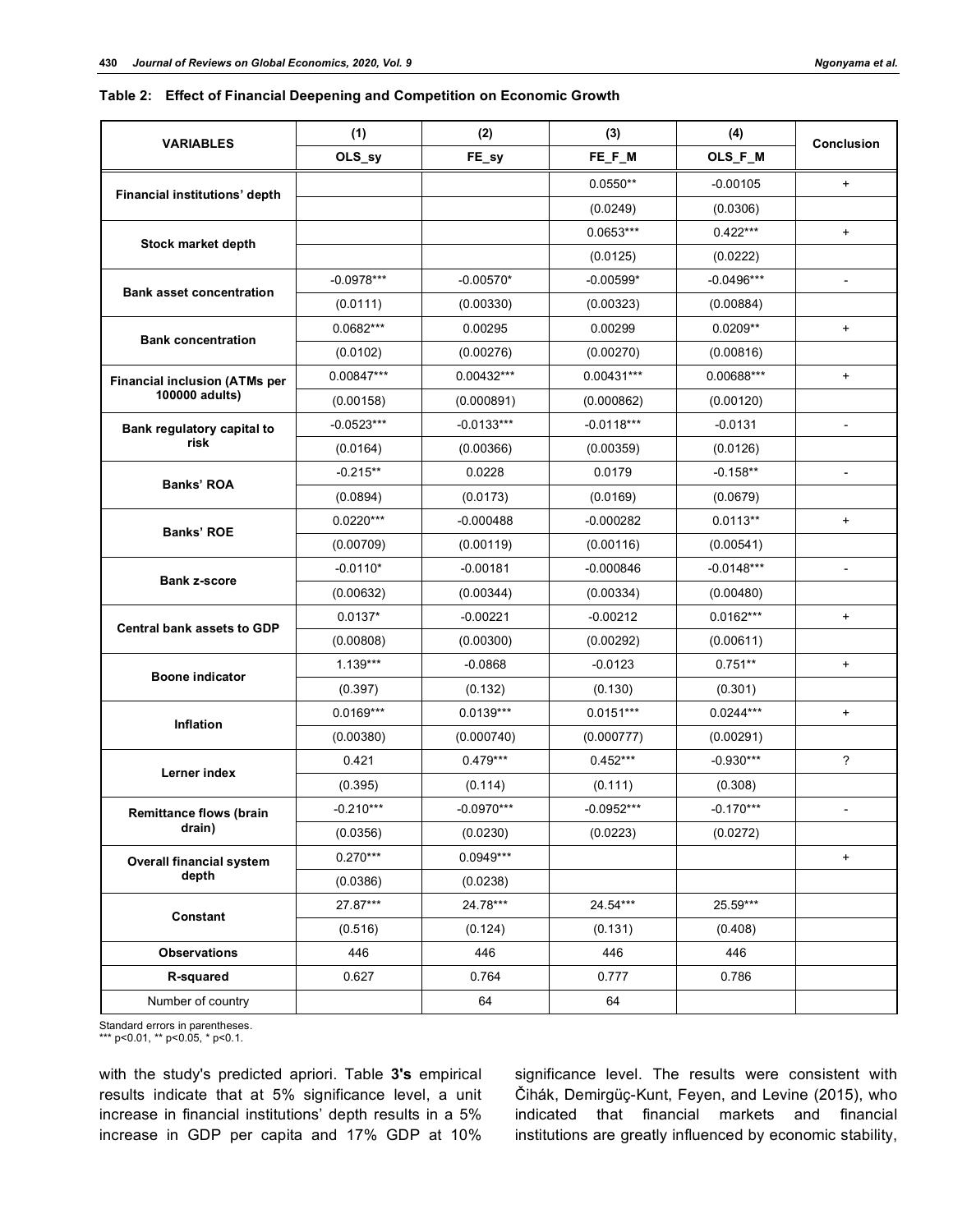alleviation of poverty and development of the economy. Regardless of the matter, financial markets are known to destabilise the economy and restrict the growth of the economy.

Again, the stock market has a positive and significant impact on economic performance and GDP per capita as presented in Tables **2** and **3**. Thus, a unit change in stock market depth increases in economic performance by 6% to 40% and 2% at 1% level respectively. The findings are in line with the apriori expectation, meaning that an increase in the stock market prompts creation of liquidity. Therefore, high liquid market investments are less risky and more attractive as they allow the savers to acquire more assets and sell fast at low prices ( Levine, 1996). This increases in the allocation of capital; enhanced per capita GDP as well as GDP growth are driven by more profitable investment and liquid market growth. Beck and Levine (2004) also agreed with the empirical results, which indicate that stock markets have a positive effect on economic growth.

Additionally, the findings show that a high concentration of bank assets improved economic performance and GDP by 4% to 9% at significance levels of 1% and 5% (Table **2**). Antony and Aboagye (2012) shared their opinion that a concentration of banking assets has a good relationship with the performance of both deposits and credit markets. The operating cost elasticity of deposits exceeds the elasticity of loans. Nonetheless, the concentration of bank assets decreases significantly by 4 % per capita income at 1 % significance level (Table **3**). The apriori expectation of the study is not compatible. In principle, the impact of the concentration of bank assets on economic growth depends on their proximity to the global frontier with technology. In line with the theory of Diallo and Koch (2018), the negative coefficient is predicted to have a negative and significant effect on economic growth, especially in countries close to the frontier.

According to the results in Tables **2** and **3**, financial inclusion (ATM per 10000) has positive coefficient and it is significant at the 1% level. This result suggests a direct relationship between financial inclusion, economic growth and output per capita. It indicates that a unit increase in financial inclusion will increase economic growth by about 4% to 8% and GDP per capita by 2%. This result accords the apriori proposition of this paper. Likewise, the results are with who suggest that financial inclusion results in improvement in quantity, quality, and efficiency of financial intermediary services. The findings of the financial inclusion as well as size, price, and productivity of financial intermediate services are consistent to those of Abiola, Adegboye and Alexander, (2015). Hence, local savings increase productive investments in local businesses and economic growth. More so, findings reveal that a unit increase in banks' ROE will increase output growth by 1% to 2%. This is in line with Alkhazaleh (2017) who revealed that measures of bank performance have a positive relationship with economic growth, measured by GDP, especially profitable deposits

The findings of this study show that inflation has a positive impact on economic performance. Monetary policies of the selected countries should therefore concentrate on managing demand as an incentive for growth rather than inflation targeting. These findings are consistent with the results of Pollin and Zhu (2006) who argued that inflation is positively related to GDP in low income countries.

The results also indicate that the financial system's overall complexity and economic performance are directly related. The total size of the financial system grew by approximately 20% over the period, rising GDP and GDP per capita. The overall financial system depth has a positive and significant impact on economic performance. Thus, a unit change in this variable increases economic growth by 9% to 20% at the 1% significant level. This could be attributed to an expanded financial system for mobilising savings and for the development process to be distributed. The results are consistent with the findings of Kargbo and Adamu (2010) that the positive and statistically significant impact of financial developments on economic growth is a vital pathway through which financial growth drives growth.

The empirical results also show that the bank regulatory capital to risk, bank ROA and bank remittance flows (brain drain) have a negative and significant impact on economic growth and GDP per capita. However, the bank Z score has a negative effect on GDP only. Although the central bank assets to GDP positively affect economic growth, the effect is not the same on GDP per capita.

The goal of the regulation of capital is to ensure that banks maintain a capital level consistent with their risk exposures as their risk position is altered by endogenous or exogenous factors. The empirical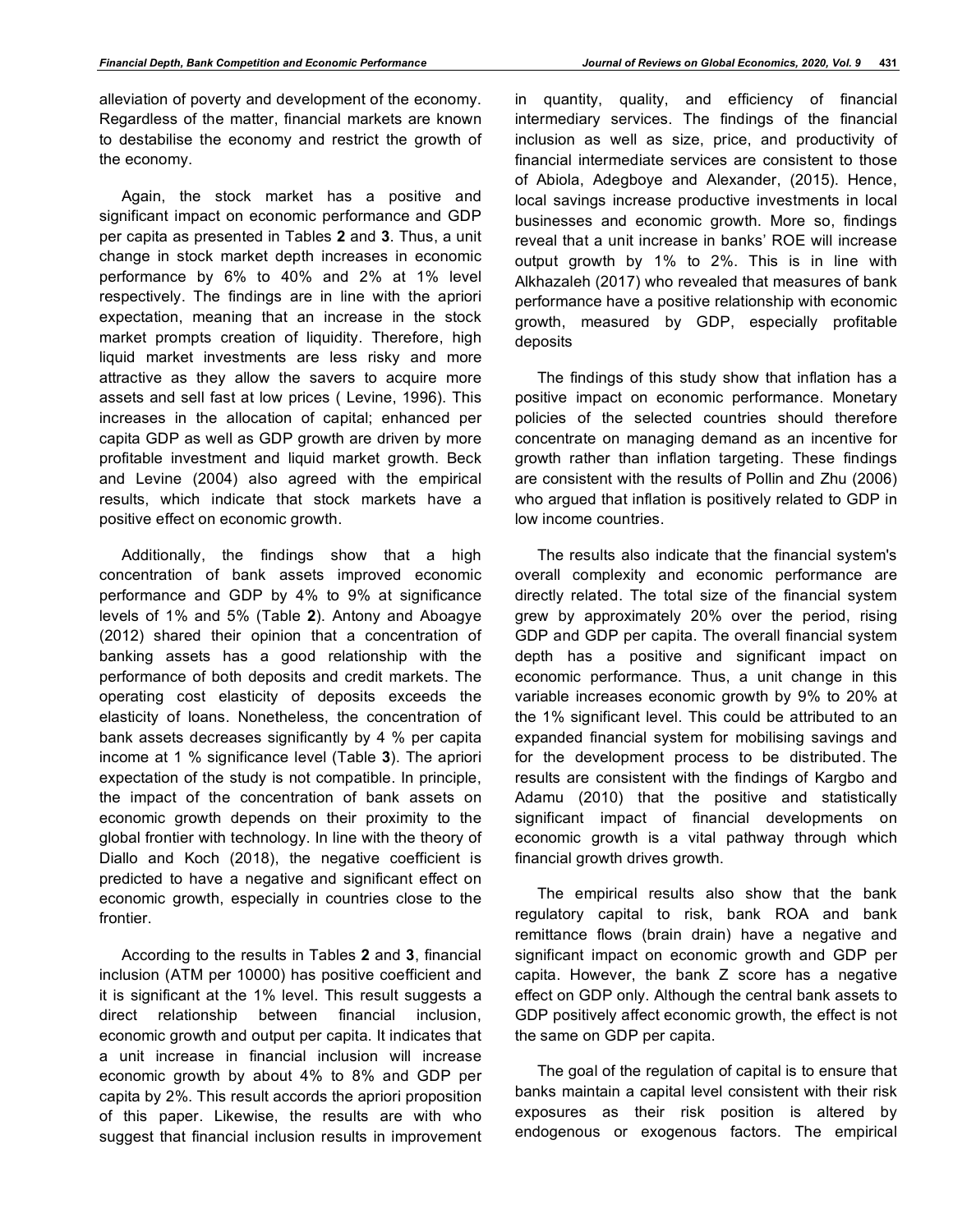| <b>VARIABLES</b>                       | (1)          | (2)           | (3)           | (4)          | Conclusion               |  |
|----------------------------------------|--------------|---------------|---------------|--------------|--------------------------|--|
|                                        | OLS_sy       | FE_sy         | FE_F_M        | OLS_F_M      |                          |  |
| Financial institutions' depth          |              |               | 0.0121        | $0.174***$   | $\ddot{}$                |  |
|                                        |              |               | (0.0104)      | (0.0320)     |                          |  |
|                                        |              |               | $0.0204***$   | 0.0318       | $\ddot{}$                |  |
| <b>Stock market depth</b>              |              |               | (0.00523)     | (0.0233)     |                          |  |
| <b>Bank asset concentration</b>        | 0.00289      | $-0.00453***$ | $-0.00454***$ | 0.00463      |                          |  |
|                                        | (0.00883)    | (0.00136)     | (0.00135)     | (0.00926)    |                          |  |
| <b>Bank concentration</b>              | 0.00379      | $0.00274**$   | $0.00269**$   | 0.00202      | $\ddot{}$                |  |
|                                        | (0.00809)    | (0.00114)     | (0.00113)     | (0.00854)    |                          |  |
| Fin inclusion (atms per 100000 adults) | $0.0145***$  | 0.00206***    | 0.00207***    | $0.0144***$  | $\ddot{}$                |  |
|                                        | (0.00125)    | (0.000368)    | (0.000361)    | (0.00126)    |                          |  |
| Bank regulatory capital to risk        | $-0.0444***$ | $-0.00786***$ | $-0.00734***$ | $-0.0425***$ | $\overline{\phantom{a}}$ |  |
|                                        | (0.0130)     | (0.00151)     | (0.00150)     | (0.0132)     |                          |  |
| <b>Banks ROA</b>                       | $-0.213***$  | 0.00968       | 0.00812       | $-0.209***$  |                          |  |
|                                        | (0.0710)     | (0.00715)     | (0.00708)     | (0.0710)     |                          |  |
| Central bank assets to GDP             | $-0.0256***$ | $-0.000784$   | $-0.000761$   | $-0.0251***$ | $\overline{a}$           |  |
|                                        | (0.00641)    | (0.00124)     | (0.00122)     | (0.00639)    |                          |  |
| <b>Boone indicator</b>                 | $-0.811**$   | $-0.104*$     | $-0.0781$     | $-0.815**$   | $\overline{\phantom{a}}$ |  |
|                                        | (0.315)      | (0.0545)      | (0.0545)      | (0.316)      |                          |  |
| Inflation                              | $-0.000738$  | 0.00358***    | $0.00397***$  | $-0.000581$  | $\ddot{}$                |  |
|                                        | (0.00301)    | (0.000305)    | (0.000325)    | (0.00304)    |                          |  |
| Lerner index                           | $1.174***$   | $0.116**$     | $0.106**$     | $1.137***$   | $\ddot{}$                |  |
|                                        | (0.313)      | (0.0472)      | (0.0466)      | (0.323)      |                          |  |
| Remittance flows (brain drain)         | $-0.0702**$  | $-0.0102$     | $-0.00988$    | $-0.0654**$  |                          |  |
|                                        | (0.0283)     | (0.00949)     | (0.00936)     | (0.0284)     |                          |  |
|                                        | $0.193***$   | $0.0280***$   |               |              | $\ddot{}$                |  |
| Overall financial system depth         | (0.0306)     | (0.00983)     |               |              |                          |  |
| Constant                               | 8.319***     | 8.730***      | 8.653***      | 8.169***     |                          |  |
|                                        | (0.410)      | (0.0514)      | (0.0549)      | (0.427)      |                          |  |
| <b>Observations</b>                    | 446          | 446           | 446           | 446          |                          |  |
| R-squared                              | 0.663        | 0.604         | 0.615         | 0.664        |                          |  |
| <b>Number of country</b>               |              | 64            | 64            |              |                          |  |

|  |  | Table 3: Effects of Financial Deepening and Competition on Economic Development (GDP Per Capita) |
|--|--|--------------------------------------------------------------------------------------------------|
|  |  |                                                                                                  |

Standard errors in parentheses.  $*$  p<0.01,  $**$  p<0.05,  $*$  p<0.1.

results show that the bank regulatory capital risk has a negative relationship with GDP, meaning that high bank regulatory risk hinders economic performance by 1% to 7%. The fact that credit supply and credit demand can be cut through rising loan rates, which may slow economic growth in view of higher capital requirements, was confirmed by Martynova (2015). Increased capitalisation of banks increases financial stability; however, this is by decreasing bank risk-taking

opportunities and increasing bank reserves against losses.

Regarding the bank ROA, when the bank ROA is high it leads to about 15% to 21% decline in economic performance at 10% significant level. The negative relationship is not in accordance with the apriori suggestion. The negative coefficient could probably be because of ineffective management and inefficient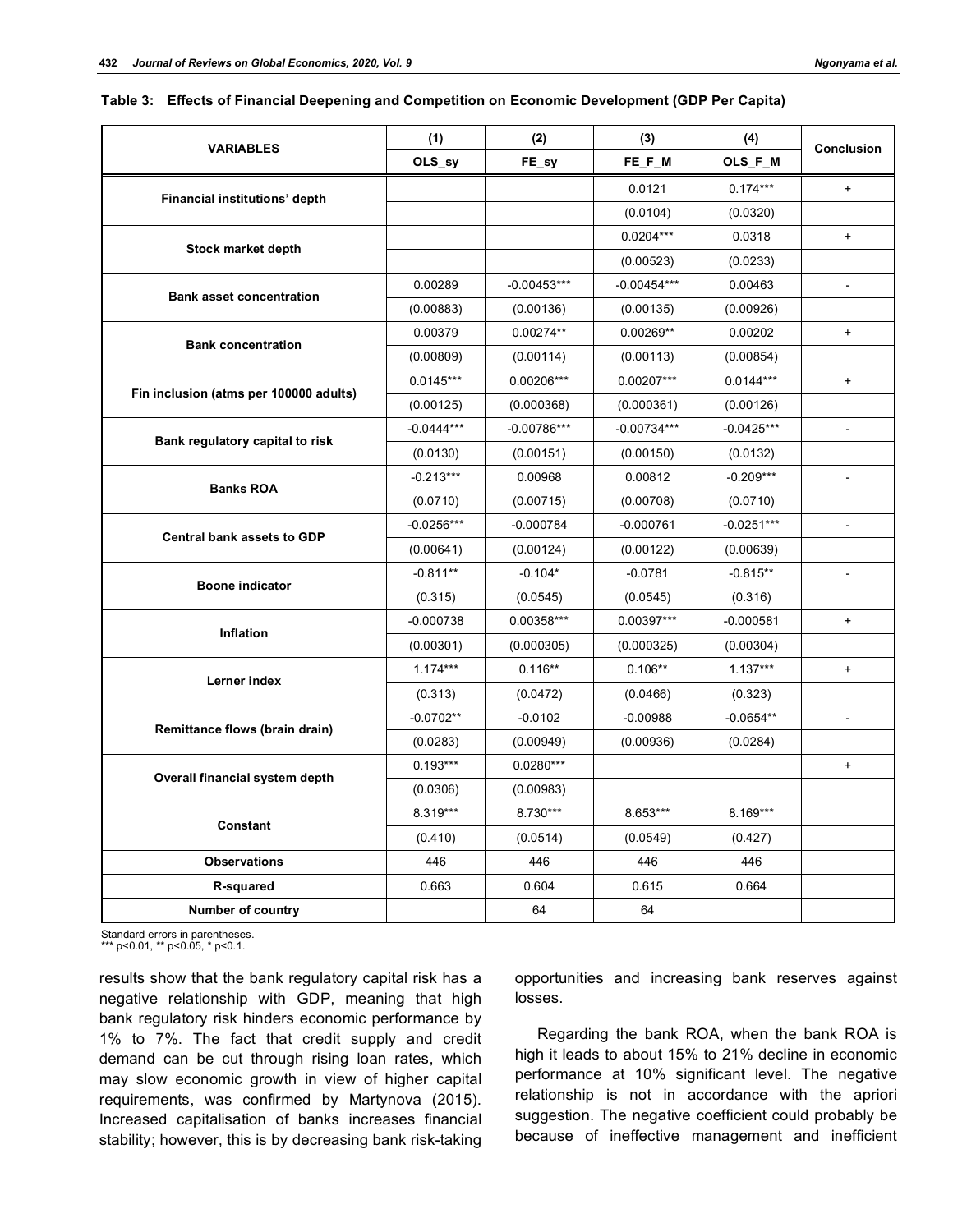competitive strategies in using assets to generate earning, leading to a drop in economic growth.

More so, a unit increase in the bank Z score decreases economic performance by 1%. This variable is not consistent with the study's apriori proposition. Soedarmono, Machrouh and Tarazi (2011) consistently indicated that their default risks remained higher, although they had been better capitalised in a less competitive market. However, a more in-depth study showed that such behaviour is economically dependent. Higher economic growth leads to the neutralisation, in less competitive markets, of increased risk-taking and stability.

The results in Table **2** show that the central bank assets to GDP have a positive and significant relationship with economic performance, and thus a unit increase in the variable increases economic performance by 10% at the 5% level. However, the effect is not the same for GDP per capita as presented in Table **3**. The negative relationship implies that growth enhancing does not necessarily/directly translate to development (growth inclusivity/ equity). In line with King and Levine (1993), the central bank assets ratio decreases with income growth.

More so, the remittance flow (brain drain) has a negative and significant impact on economic performance, meaning that a unit change in remittance flow will reduce economic performance by 1% to 20% and GDP per capita by 6% to 7% at the 1 to 5 % significance level respectively. A negative coefficient of remittances' flow indicates that remittances in receiving economies have the potential to appreciate the real exchange rate, thereby hurting the prospects of competitiveness of the export sector (Amuedo-Dorantes & Pozo, 2004). Moreover, remittances can actually harm the competitiveness of the export sector in the receiving countries. This finding is similar to the effects of Dutch Disease in economies with large flow of foreign exchange (Termos *et al*., 2013).

The results of the study indicate that the bank competition, as measured by the Learner index and Boone indicator, positively and negatively affects the output per capita respectively. However, both measures have an insignificant effect on economic growth. Table **3** indicates that the Lerner index has a positive sign and it is significant at the 5% level. This suggests a direct relationship between the Lerner index and GDP per capita. This implies that an increase in bank competition boosts GDP per capita by 10% to 11%. The positive coefficient could be a result of low interest rates due to a competitive environment, interest rates on loans are low, and hence there will be more access to credit by firms, thereby increasing income per capita. This confirms Masahito's (2013) work that suggested that a positive effect of competition as measured by the Lerner index on the output growth rate is clearly observable in the Japanese manufacturing industries.

Also, the results are in line with Gaffeo and Mazzocchi (2014) who recommended a strong bidirectional causality running from GDP to the banking competitiveness in OECD countries. In contrast, an increase in the Boone indicator drops per capita income by 10% at the 10% level. This could result from insufficient market power for banks, which means that they lack sufficient information on borrower companies and hence they will be hesitant to lend to their customers. In addition, this will have a negative impact on their financial practices and, in general, on their economic performance. The results are consistent with Coccorese (2017) who posited that too much competition among banks is not profitable for the economy.

### **5. CONCLUSION AND POLICY IMPLICATIONS**

The aim of the study was to investigate the effect of financial deepening and competition on economic performance. The study found that financial depth is growth and development enhancing and that financial institutions' depth has greater effect on GDP per capita than markets' depth. The results also revealed that stock markets' development is growth enhancing but may not translate to economic development, as access to stock markets may be limited to few players in the economy. This implies that stock markets' development may not aid in addressing inequality, instead it has the potential to perpetuate it. This is mainly because financial markets are accessible to few with resources that allow entry and continued participation. In the case of South Africa, there has been criticism in terms of demographics of participants on the Johannesburg Stock Exchange (JSE), which is argued to be dominated by a minority population group and this is true for many developing countries.

Central banks should facilitate effective methods of refinancing credit channels and liquidity for private companies and follow an aggressive policy to resolve any barriers to the growth of both the private and public sectors in the financial deepening phase. Thus,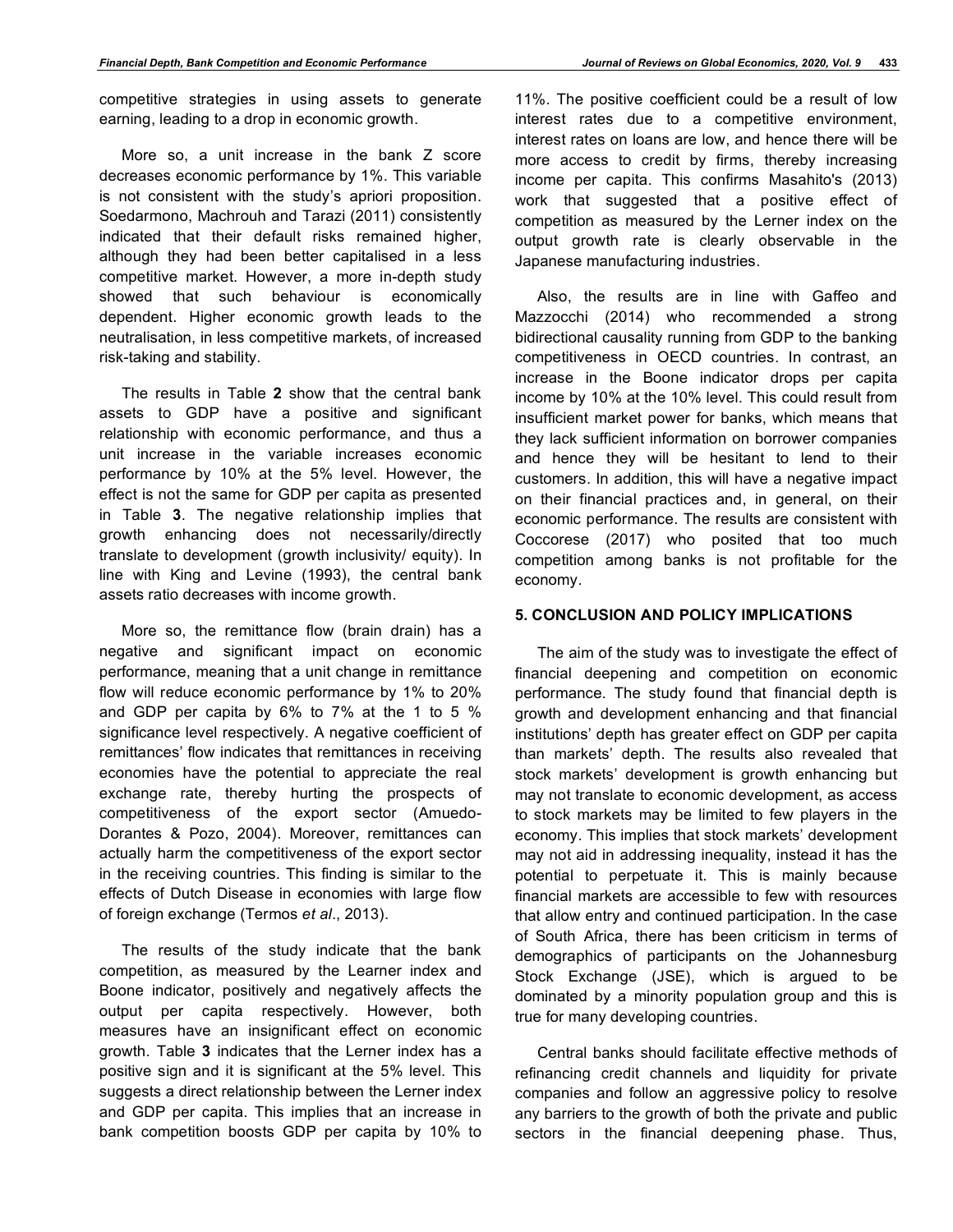financial deepening policies and the competition between banking institutions should be improved so that money deposit banks are free from high incidences of poor performing loans, and thus their capacities to extend credit to the economy should be enhanced. In order to encourage potential investors to increase investment and increase the economy's growth, the government ought to embolden monetary authorities such as central banks to create a favourable and affordable environment for friendly interest rates. This can be achieved by requiring low reserves and by providing adequate financial and physical infrastructure to eliminate economic barriers. Investment decisions and economic savings are stimulated by the interest rate.

The capital market remains shallow and bottlenecks are preventing ease of doing business, with political efforts aimed at refurbishing investor confidence by strengthening the regulatory structures and legal frameworks for stocks and fostering stability and the efficiency of stock markets. This also ensures that stock prices represent the true values or future profitability of companies. Further studies can also proceed by investigating the interaction of depth and competition-need and testing the intermediated relationship.

#### **REFERENCES**

- Abiola, B. A, Adegboye, F. B., and Alexander, O. (2015). Financial Inclusion and Economic Growth in Nigeria. *International Journal of Economics and Financial Issues*, 5(3), pp. 3137– 3156.
- Adesina, K.S., (2013). Modelling stock market return volatility: GARCH evidence from Nigerian Stock Exchange. *International journal of financial management*, *3*(3), p.37.
- Adu, G, Marbuah, G., & Tei, J. (2014). Financial development and economic growth in Ghana : Does the measure of financial development matter ? *Journal of Advanced Research*, (July 2013).

https://doi.org/10.1016/j.rdf.2013.11.001

- Adu, G., Marbuah, G., and Mensah, J. T. (2013). Financial development and economic growth in Ghana: Does the measure of financial development matter? *Review of Development finance*, 3(4), pp. 192-203. https://doi.org/10.1016/j.rdf.2013.11.001
- Akinlo, A. E., & Akinlo, O. O. (2009). Stock market development and economic growth: Evidence from seven sub-Sahara African countries. *Journal of Economics and Business, Elsevier*, *61*(2), 162–171.

https://doi.org/10.1016/j.jeconbus.2008.05.001

- Alkhazaleh, A.M.K. (2017). Does banking sector performance promote economic growth? case study of Jordanian commercial banks. *Problems and Perspectives in Management*, *15*(2), pp. 55–64. https://doi.org/10.21511/ppm.15(2)
- Amuedo-Dorantes, C. and Pozo, S. (2004). Workers' remittances and the real exchange rate: a paradox of gifts. *World development*, *32*(8), pp.1407-1417. https://doi.org/10.1016/j.worlddev.2004.02.004
- Andersen, T. B. and Tarp, F. (2003). Financial liberalization, financial development and economic growth in LDCs. *Journal of International Development: The Journal of the Development Studies Association*, 15(2), pp. 189-209. https://doi.org/10.1002/jid.971
- Antony, Q. and Aboagye, Q. (2012). Bank Concentration And Economic Costs Of Deposit Mobilization And Credit Extension In Ghana. *Journal of Developing Areas*, *46*(2), pp. 351–370.

https://doi.org/10.1353/jda.2012.0023

- Baltagi, B. H. (2005). Econometric Analysis of Panel Data, John Wiley&Sons Ltd. *West Sussex*, England.
- Beck, T. (2008). Bank competition and financial stability: friends or foes? *The World Bank*. https://doi.org/10.1596/1813-9450-4656
- Beck, T. and Levine, R. (2004). Stock markets, banks, and growth: Panel evidence. *Journal of Banking and Finance*, 28(3), pp. 423–442. https://doi.org/10.1016/S0378-4266(02)00408-9
- Bernard, A. U., and Austin, A. (2011). The role of stock market development on economic growth in Nigeria: A time-series analysis. *African Research Review*, 5(6), pp. 213-230. https://doi.org/10.4314/afrrev.v5i6.18
- Bikker, J. A., and Haaf, K. (2002). Competition, concentration and their relationship: An empirical analysis of the banking industry. *Journal of banking & finance*, 26(11), pp. 2191- 2214. https://doi.org/10.1016/S0378-4266(02)00205-4
- Birdsall, N. and Hamoudi, A., (2002). Commodity dependence, trade, and growth: when'openness' is not enough. *Center for Global Development Working Paper*, (7). https://doi.org/10.2139/ssrn.9
- Bist, J. P. (2018). Financial development and economic growth: Evidence from a panel of 16 African and non-African lowincome countries. *Cogent Economics & Finance*, 6(1), Article Number 1 449 780. https://doi.org/10.1080/23322039.2018.1449780
- Boamah, J., Adongo, F. A., Essieku, R., and Lewis Jr, J. A. (2018). Financial Depth, Gross Fixed Capital Formation and Economic Growth: Empirical Analysis of 18 Asian Economies. *International Journal of Scientific and Education Research*, 2(04). https://doi.org/10.2139/ssrn.3424688
- Boone, A.L. and Mulherin, J.H., 2011. Do private equity consortiums facilitate collusion in takeover bidding?. *Journal of Corporate Finance*, *17*(5), pp.1475-1495. https://doi.org/10.1016/j.jcorpfin.2011.08.007
- Boone, J. (2001). Intensity of competition and the incentive to innovate. *International Journal of Industrial Organization*, 19(5), 705-726.
- Boot, A. W., and Thakor, A. V. (1997). Financial system architecture. *The Review of Financial Studies*, 10(3), pp. 693-733. https://doi.org/10.1093/rfs/10.3.693
- Boyd, J. H., Levine, R., and Smith, B. D. (2001). The impact of inflation on financial sector performance. *Journal of monetary Economics*, 47(2), pp. 221-248. https://doi.org/10.1016/S0304-3932(01)00049-6
- Brooks, C., 2014. Introductory Econometrics For Finance (3rd Edition). Camebridge. https://doi.org/10.1017/CBO9781139540872
- Buffie, E. (1984). Financial repression, the new structuralists, and stabilization policy in semi-industrialized economies. *Journal of Development Economics*, *14*(3), 305–322. https://doi.org/10.1016/0304-3878(84)90061-0
- Čihák, M., Demirgüç-Kunt, A., Feyen, E., & Levine, R. (2015). Financial Perspectives. *The Corporate L.I.F.E Centre International Inc.*, *1*(3), 1–6. Retrieved from http://www.theclci.com/products\_pmms-bsc01.htm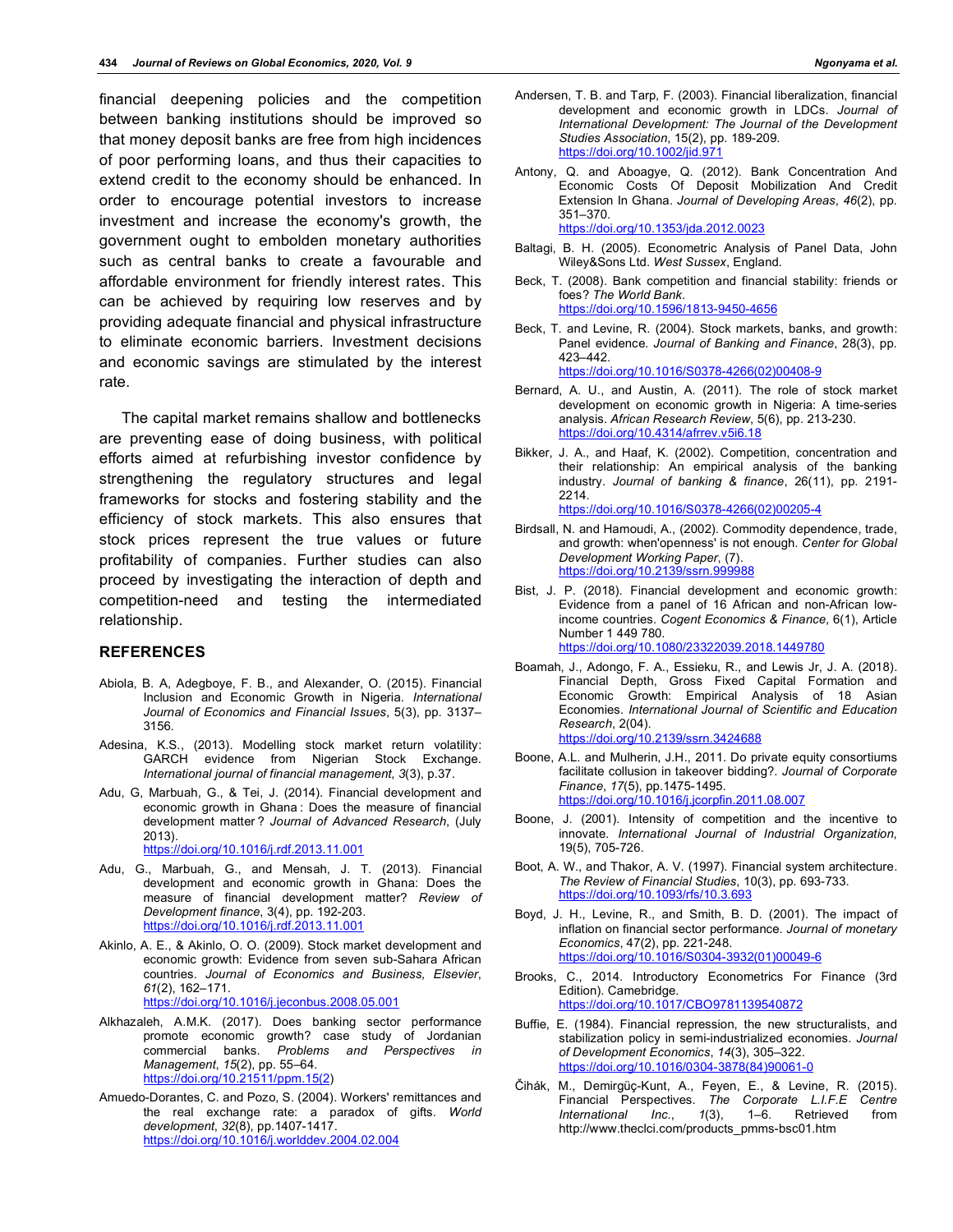- Claessens, S. and Laeven, L. (2005). Financial dependence, banking sector competition, and economic growth. *Journal of the European Economic Association*, 3(1), pp. 179-207. https://doi.org/10.1162/1542476053295322
- Coccorese, P. (2017). Banking Competition and Economic Growth. Chapter in: *Handbook of Competition in Banking and Finance*, Chapter 12, pp.230-263, Edward Elgar Publishing. https://doi.org/10.4337/9781785363306.00020
- Demetriades, P. O. and Hussein, K. A. (1996). Does financial development cause economic growth? Time-series evidence from 16 countries. *Journal of development Economics*, 51(2), 387-411. https://doi.org/10.1016/S0304-3878(96)00421-X
- Demetriades, P. O. and Rousseau, P. L. (2016). The changing face of financial development. *Economics Letters*, 141, pp. 87-90. https://doi.org/10.1016/j.econlet.2016.02.009
- Demirgüç-Kunt, A., Córdova, E. L., Pería, M. S. M. and Woodruff, C. (2011). Remittances and banking sector breadth and depth: Evidence from Mexico. Journal of Development Economics, 95(2), pp. 229-241. https://doi.org/10.1016/j.jdeveco.2010.04.002
- Diallo, B. and Koch, W. (2018). Bank Concentration and Schumpeterian Growth : Theory and International Evidence, *The Review of Economics and Statistics*, MIT Press, Vol. 100(3), pp 489-501. https://doi.org/10.1162/rest\_a\_00679
- Ductor, L. and Grechyna, D. (2015). Financial Development, real sector, and economic growth. *International Review of Economics and Finance*, 37, pp. 393-405. https://doi.org/10.1016/j.iref.2015.01.001
- Durusu-Ciftci, D., Ispir, M.S., and Yetkiner, H. (2017). Financial development and economic growth: Some theory and more evidence. *Journal of Policy Modelling*, 39(2), pp.290-306. https://doi.org/10.1016/j.jpolmod.2016.08.001
- Faisal, F., Tursoy, T. and Berk, N. (2018). Linear and non-linear impact of Internet usage and financial deepening on electricity consumption for Turkey: empirical evidence from asymmetric causality. *Environmental Science and Pollution Research*, 25(12), pp. 11536-11555. https://doi.org/10.1007/s11356-018-1341-7
- Faisal, F., Tursoy, T. and Berk, N., 2018. Linear and non-linear impact of Internet usage and financial deepening on electricity consumption for Turkey: empirical evidence from asymmetric causality. *Environmental Science and Pollution Research*, *25*(12), pp.11536-11555. https://doi.org/10.1007/s11356-018-1341-7
- Fernández de Guevara, J., & Maudos, J. (2011). Banking competition and economic growth: cross-country evidence. *The European Journal of Financ*, *17*(8), 739-764. https://doi.org/10.1080/1351847X.2011.554300
- Fink, G., Haiss, P.R. and Mantler, H.C., 2005. The Finance-Growth Nexus: Market Economies vs. Transition Countries. Transition Countries (February 2005). https://doi.org/10.2139/ssrn.863424
- Gaffeo, E. and Mazzocchi, R. (2014). Competition in the banking sector and economic growth: Panel-based international evidence. *Unpublished Manuscript*. https://doi.org/10.2139/ssrn.2416379
- Gambacorta, L., Yang, J., and Tsatsaronis, K. (2014). Financial structure and growth. *BIS Quarterly Review*, March.
- Goldsmith, R. . (1969). Financial Structure and Development,. *Yale University Press*.
- Görg, H, Krieger-Boden, C,. Moran, T, and Seric, A,. (2017). "How to attract Quality FDI?." *G20 Insights: G20 Germany*.
- Hong Vo, D., Van Huynh, S., The Vo A. and Thi-Thieu Ha, D. (2019). The Importance of the Financial Derivatives Markets to Economic Development in the World's Four Major Economies, Journal of Risk and Financial Management, MDPI, Vol. 12 (35), pp.1-18. https://doi.org/10.3390/jrfm12010035
- Kargbo, S. M., and Adamu, P. A. (2010). Financial Development and Economic Growth in Sierra Leone. *Journal of Monetary and Economic Integration*, 9(2), pp.1–32.
- Karimo, T. and Ogbonna, O. (2017). Financial deepening and economic growth nexus in Nigeria: Supply-leading or demand-following? *Economies, MDPI, Open Access Journal*. Vol. 5(1), pp. 1-18. https://doi.org/10.3390/economies5010004
- King, R. G. and Levine, R. (1993). Finance, entrepreneurship and growth. *Journal of Monetary economics*, 32(3), pp. 513-542. https://doi.org/10.1016/0304-3932(93)90028-E
- Lenka, S.K., (2015). Measuring financial development in India: A PCA approach. *Theoretical & Applied Economics*, *22*(1).
- Leon, F. (2015). Measuring competition in banking: A critical review<br>of methods. Available at: https://halshs.archives-Available at: https://halshs.archivesouvertes.fr/halshs-01164864/file/2015.16.pdf
- Levine, R. (2002). Bank-based or market-based financial systems: which is better? *Journal of Financial Intermediation*, 11(4), pp. 398-428. https://doi.org/10.1006/jfin.2002.0341
- Levine, R. (2005). Finance and growth: theory and evidence. *Handbook of economic growth*, 1, pp. 865-934. https://doi.org/10.1016/S1574-0684(05)01012-9
- Levine, R. and Renelt, D., (1992). A sensitivity analysis of crosscountry growth regressions. *The American economic review*, pp.942-963.
- Levine, R. and Zervos, S. (1998). Stock markets, banks, and economic growth. *The American Economic Review*, pp. 537- 558.

https://doi.org/10.1596/1813-9450-1690

- Levine, Rose. (1996). *Stock markets: A spur to Economic Growth*. *Finance and Development*. Sierra Leone. *Journal of Monetary and Economic Integration*, *9*(2), 1–32.
- Loayza, N., and Ranciere, R. (2004). Financial development, financial fragility, and growth (No. 5-170). *International Monetary Fund*. https://doi.org/10.1596/1813-9450-3431
- Mahonye, N. and Ojah, K., 2014. Financial structure and economic development in Africa. *Economic Research Southern Africa*, *482*.
- Martynova, N. (2015). Effect of bank capital requirements on economic growth: a survey. *De Nederlandsche Bank Working Paper*, (467), pp. 1–25. https://doi.org/10.2139/ssrn.2577701
- Masahito, A. (2013). Does Competition Improve Industrial Productivity ?: An analysis of Japanese industries on the basis of the industry-level panel data. Discussion Papers 13098, *Research Institute of Economic, Trade and Industry (RIETI)*
- Mathenge, N. and Nikolaidou, E. (2018). Financial structure and economic growth: Evidence from Sub-Saharan Africa. E*conomic Research Southern Africa working paper*, 732.
- Mirkin, Y., Kuznetsova, O. and Kuznetsov, A. (2013). The financial depth of emerging markets: The case of Russia*. Competition & Change*, 17(2), pp. 156-175. https://doi.org/10.1179/1024529413Z.00000000031
- Mishi, S. and Khumalo, S.A., 2019. Bank stability in South Africa: what matters?. *Banks & bank systems*, (14, Iss. 1), pp.122- 136. https://doi.org/10.21511/bbs.14(1).2019.11
- Mitchener, K. J., & Wheelock, D. C. (2013). Does the structure of banking markets affect economic growth? Evidence from U.S. state banking markets. *Explorations in Economic History*, *50*(2), 161–178. https://doi.org/10.1016/j.eeh.2012.09.004
- Naceur, M. S. B., Blotevogel, M. R., Fischer, M. M., & Shi, H. (2017). *Financial development and source of growth: New evidence*. International Monetary Fund.